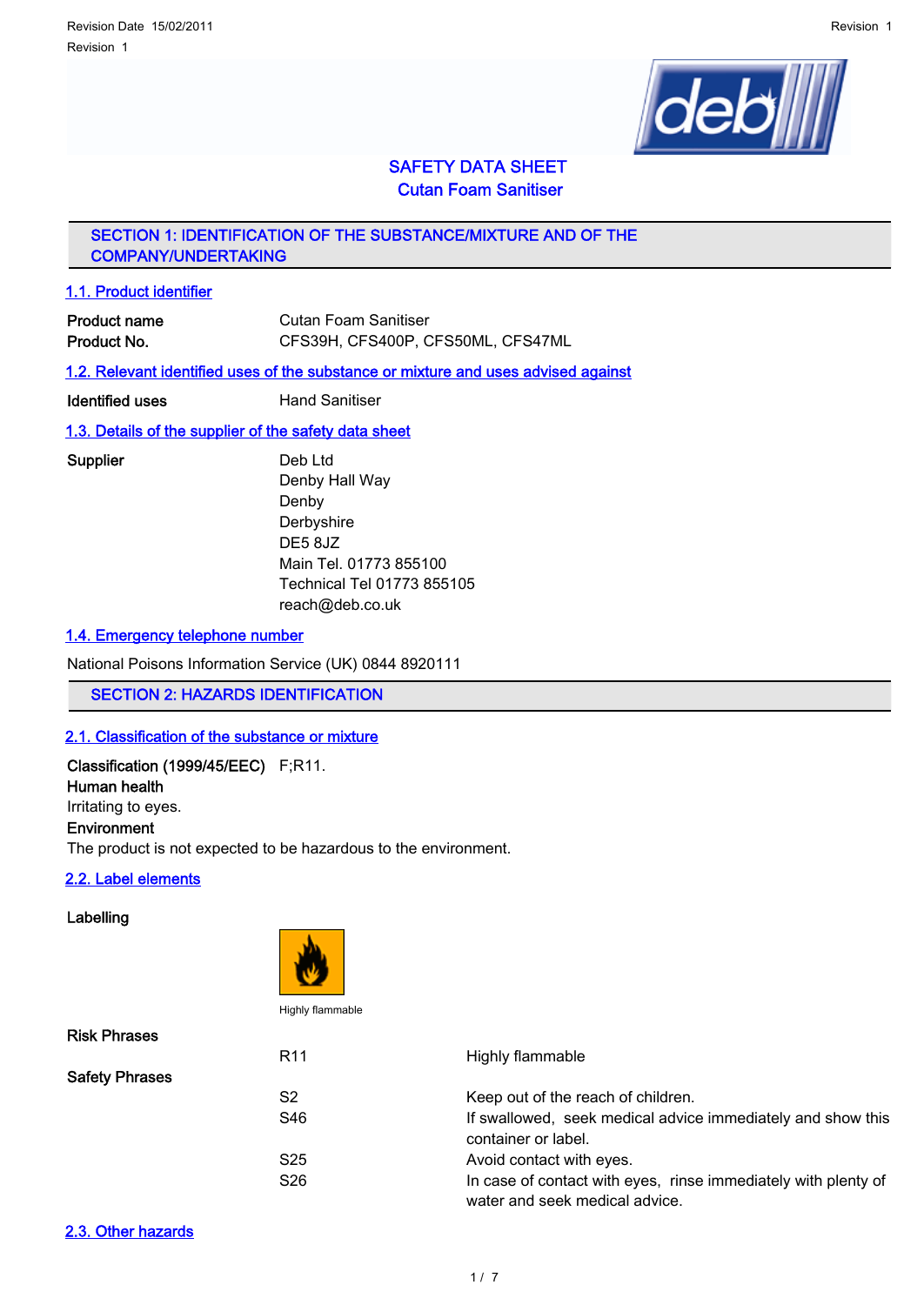## Cutan Foam Sanitiser

This product is a cosmetic product and is exempt from the classification and labelling rules of the Dangerous Preparations Directive 1999/45/EC and the Classification, Labelling and Packaging Regulation (EC) No 1272/2008. It is does however meet the criteria for Highly Flammable laid down in this legislation.

# SECTION 3: COMPOSITION/INFORMATION ON INGREDIENTS

# 3.2. Mixtures

| <b>ETHANOL</b>                                       |                   |                                       | 60-100% |
|------------------------------------------------------|-------------------|---------------------------------------|---------|
| CAS-No.: 64-17-5                                     | EC No.: 200-578-6 |                                       |         |
| Classification (EC 1272/2008)<br>Flam. Liq. 2 - H225 |                   | Classification (67/548/EEC)<br>F; R11 |         |

The Full Text for all R-Phrases and Hazard Statements are Displayed in Section 16.

#### Composition Comments

The data shown are in accordance with the latest EC Directives.

**INCI** Alcohol Denat. Aqua Propyl Alcohol Bis-PEG 12 Dimethicone Coco-Glucoside Glyceryl Oleate PEG-200 Hydrogenated Glyceryl Palmate PEG-7 Glyceryl Cocoate Behentrimonium Chloride Dihydroxypropyl PEG-5 Linoleammonium Chloride Isopropyl Alcohol

SECTION 4: FIRST AID MEASURES

## 4.1. Description of first aid measures

## General information

Get medical attention if any discomfort continues.

#### Inhalation

General first aid, rest, warmth and fresh air.

# Ingestion

DO NOT induce vomiting. Get medical attention immediately.

#### Skin contact

Remove contaminated clothing.

### Eye contact

Make sure to remove any contact lenses from the eyes before rinsing. Promptly wash eyes with plenty of water while lifting the eye lids. Get medical attention promptly if symptoms occur after washing.

## 4.2. Most important symptoms and effects, both acute and delayed

## Inhalation

No specific symptoms noted. Ingestion May cause nausea, headache, dizziness and intoxication. Skin contact None known. Eye contact May cause severe irritation to eyes.

#### 4.3. Indication of any immediate medical attention and special treatment needed

No specific first aid measures noted.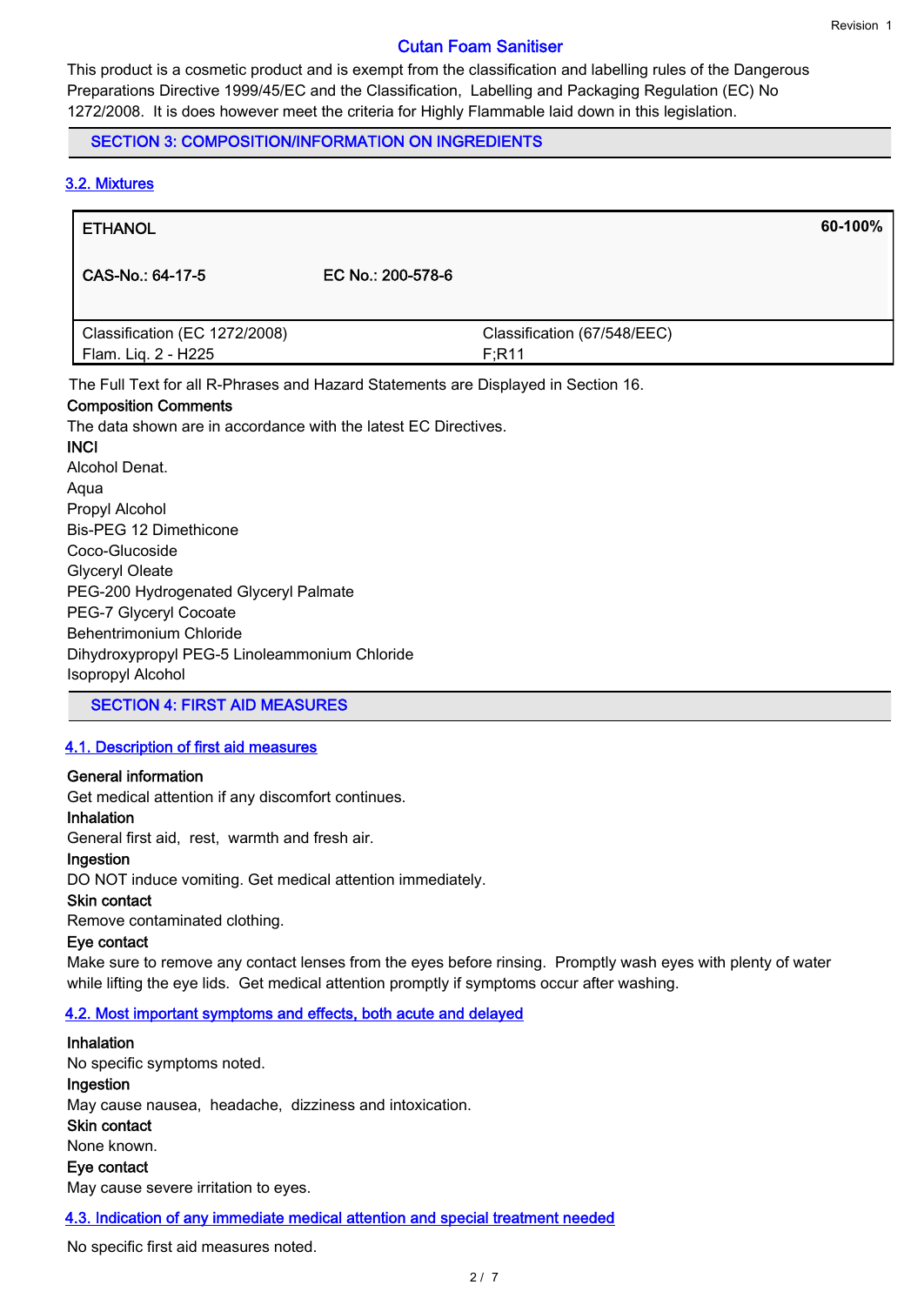# SECTION 5: FIREFIGHTING MEASURES

# 5.1. Extinguishing media

## Extinguishing media

Fire can be extinguished using: Water spray, fog or mist. Foam, carbon dioxide or dry powder. Dry chemicals, sand, dolomite etc.

5.2. Special hazards arising from the substance or mixture

## Hazardous combustion products

During fire, toxic gases (CO, CO2) are formed. Unusual Fire & Explosion Hazards

FLAMMABLE. Forms explosive mixtures with air.

## 5.3. Advice for firefighters

#### Special Fire Fighting Procedures

If possible, fight fire from protected position.

## Protective equipment for fire-fighters

Self contained breathing apparatus and full protective clothing must be worn in case of fire.

SECTION 6: ACCIDENTAL RELEASE MEASURES

## 6.1. Personal precautions, protective equipment and emergency procedures

Wear protective clothing as described in Section 8 of this safety data sheet.

# 6.2. Environmental precautions

Do not discharge into drains, water courses or onto the ground. Contain spillages with sand, earth or any suitable adsorbent material.

## 6.3. Methods and material for containment and cleaning up

Extinguish all ignition sources. Avoid sparks, flames, heat and smoking. Ventilate. Absorb in vermiculite, dry sand or earth and place into containers. Wash thoroughly after dealing with a spillage.

#### 6.4. Reference to other sections

For personal protection, see section 8.

## SECTION 7: HANDLING AND STORAGE

## 7.1. Precautions for safe handling

Keep away from heat, sparks and open flame. Avoid contact with eyes.

## 7.2. Conditions for safe storage, including any incompatibilities

Store in tightly closed original container in a dry, cool and well-ventilated place. Keep away from heat, sparks and open flame.

#### Storage Class

Flammable liquid storage.

## 7.3. Specific end use(s)

The identified uses for this product are detailed in Section 1.2.

SECTION 8: EXPOSURE CONTROLS/PERSONAL PROTECTION

## 8.1. Control parameters

| Name            | <b>STD</b> |               | TWA - 8 Hrs | STEL - 15 Min | <b>Notes</b> |
|-----------------|------------|---------------|-------------|---------------|--------------|
| <b>IETHANOL</b> | 'WEL       | 1000 ppm 1920 |             |               |              |
|                 |            |               | mg/m3       |               |              |

WEL = Workplace Exposure Limit.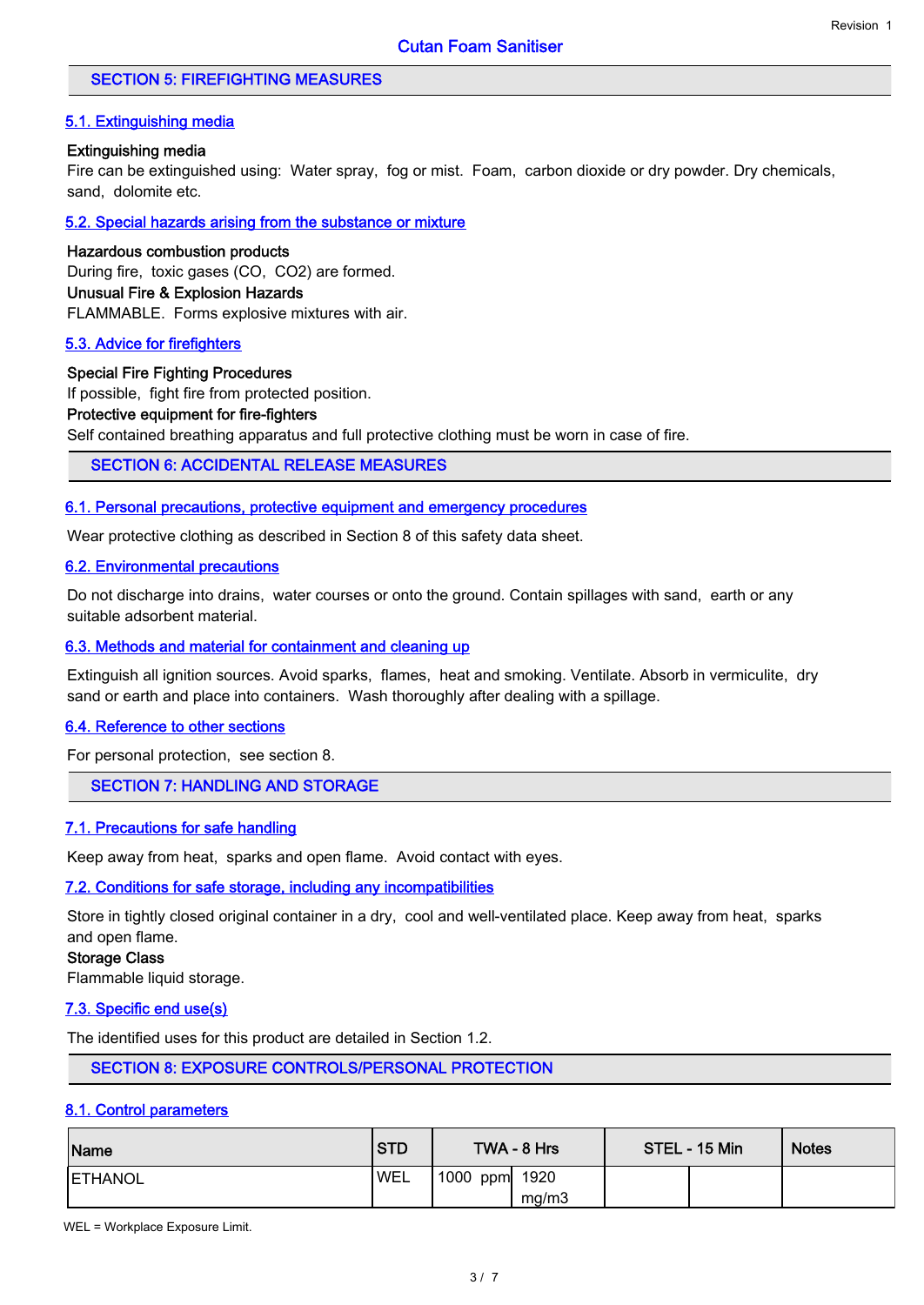# Cutan Foam Sanitiser

## Ingredient Comments None.

# 8.2. Exposure controls

Protective equipment



Engineering measures Not relevant Respiratory equipment Not relevant Hand protection Hand protection not required. Eye protection

# Not required normally but wear eye protection if you are conducting an operation where there is a risk of this product getting in the eyes.

#### Other Protection

Wear appropriate clothing to prevent any possibility of skin contact.

### Hygiene measures

DO NOT SMOKE IN WORK AREA! Promptly remove any clothing that becomes contaminated.

SECTION 9: PHYSICAL AND CHEMICAL PROPERTIES

## 9.1. Information on basic physical and chemical properties

| Appearance               | Clear liquid.             |
|--------------------------|---------------------------|
| Colour                   | Colourless.               |
| Odour                    | Odour of alcohol.         |
| <b>Solubility</b>        | Soluble in water.         |
| <b>Relative density</b>  | 0.845-0.854 25 deg C      |
| pH-Value, Conc. Solution | $5.0 - 7.5$               |
| Flash point (°C)         | 20 Deg C CC (Closed cup). |

# 9.2. Other information

#### None.

SECTION 10: STABILITY AND REACTIVITY

## 10.1. Reactivity

There are no known reactivity hazards associated with this product.

## 10.2. Chemical stability

No particular stability concerns.

## 10.3. Possibility of hazardous reactions

Not known.

## 10.4. Conditions to avoid

Avoid heat, flames and other sources of ignition.

#### 10.5. Incompatible materials

## Materials To Avoid

No incompatible groups noted.

## 10.6. Hazardous decomposition products

During fire, toxic gases (CO, CO2) are formed.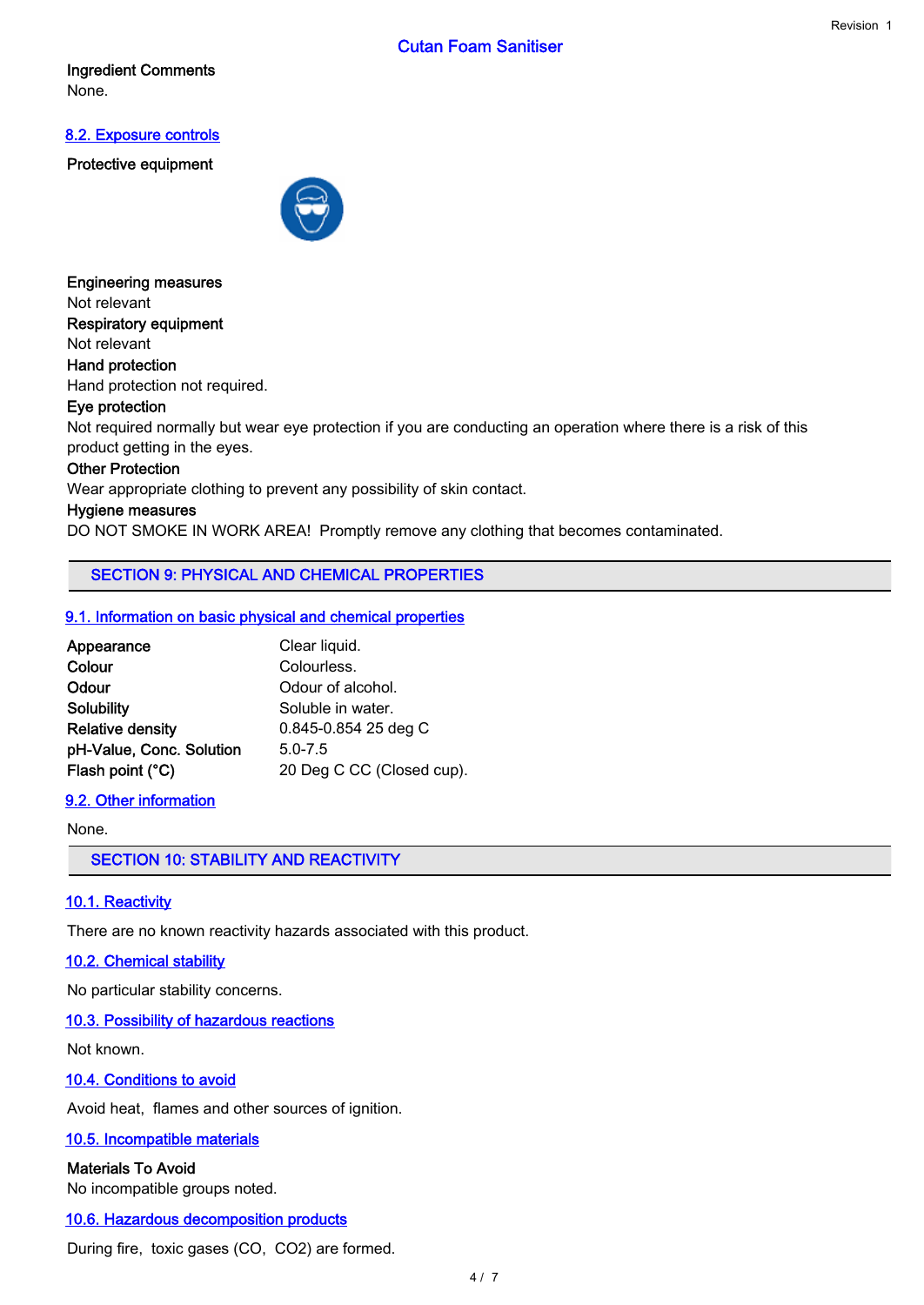# SECTION 11: TOXICOLOGICAL INFORMATION

#### 11.1. Information on toxicological effects

#### General information

No specific health warnings noted.

#### Inhalation

No specific health warnings noted.

#### Ingestion

May cause nausea, headache, dizziness and intoxication.

#### Skin contact

Skin irritation is not anticipated when used normally.

## Eye contact

Irritating and may cause redness and pain.

## SECTION 12: ECOLOGICAL INFORMATION

#### **Ecotoxicity**

The product is not expected to be hazardous to the environment.

#### 12.1. Toxicity

#### Acute Fish Toxicity

Not determined.

#### 12.2. Persistence and degradability

#### **Degradability**

The surfactant(s) contained in this preparation complies(comply) with the biodegradability criteria as laid down in Regulation (EC) No.648/2004 on detergents. Data to support this assertion are held at the disposal of the competent authorities of the Member States and will be made available to them, at their direct request or at the request of a detergent manufacturer.

#### 12.3. Bioaccumulative potential

#### Bioaccumulative potential

No data available on bioaccumulation.

#### 12.4. Mobility in soil

#### Mobility:

The product is soluble in water.

#### 12.5. Results of PBT and vPvB assessment

This product does not contain any PBT or vPvB substances.

#### 12.6. Other adverse effects

None known.

### SECTION 13: DISPOSAL CONSIDERATIONS

#### General information

Waste to be treated as controlled waste. Disposal to licensed waste disposal site in accordance with local Waste Disposal Authority.

#### 13.1. Waste treatment methods

Dispose of waste and residues in accordance with local authority requirements. Recover and reclaim or recycle, if practical.

# SECTION 14: TRANSPORT INFORMATION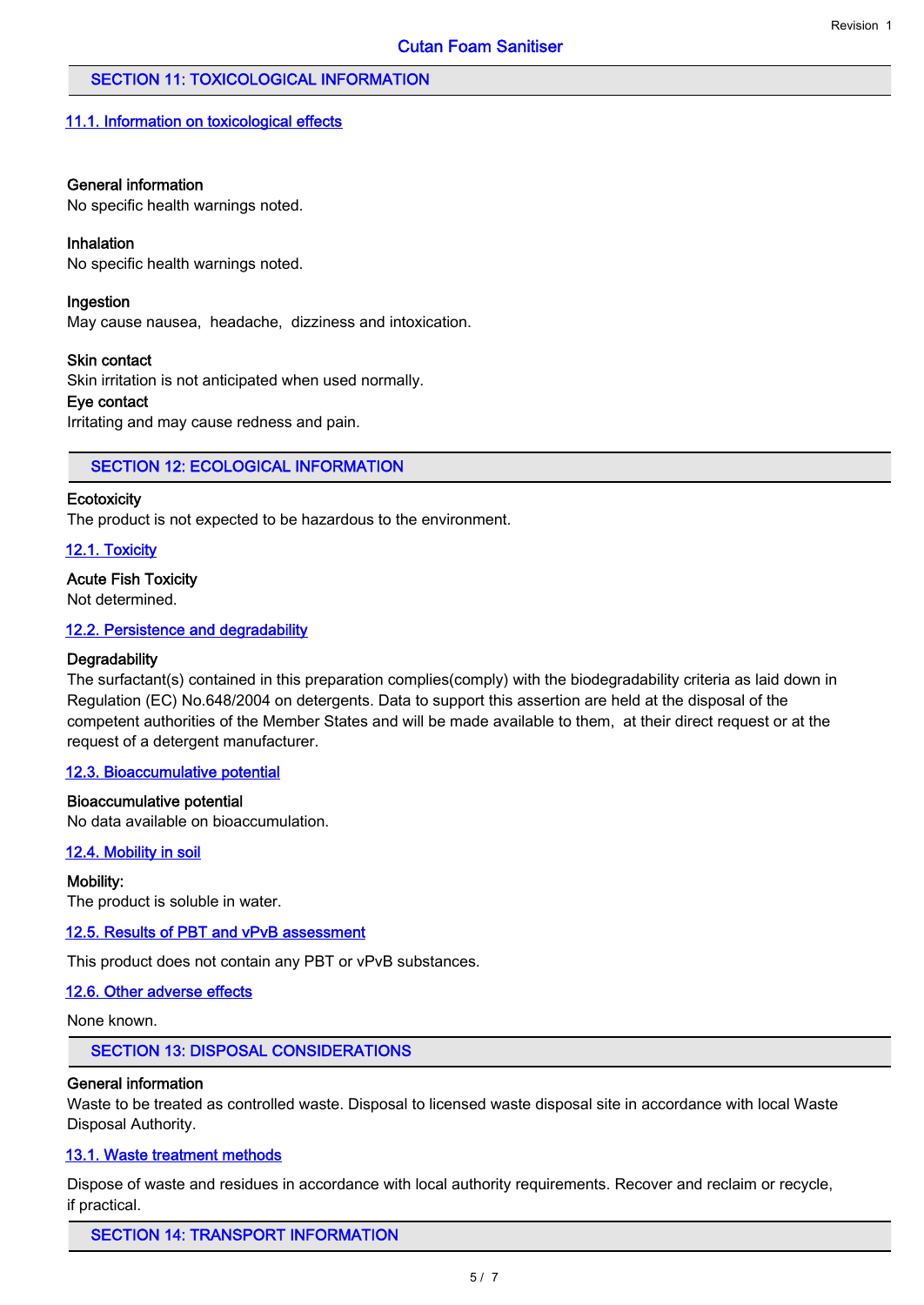# 14.1. UN number

| UN No. (ADR/RID/ADN) | 1987 |
|----------------------|------|
| UN No. (IMDG)        | 1987 |
| UN No. (ICAO)        | 1987 |

# 14.2. UN proper shipping name

Proper Shipping Name ALCOHOLS, N.O.S.

## 14.3. Transport hazard class(es)

| <b>ADR/RID/ADN Class</b>   | 3                           |
|----------------------------|-----------------------------|
| <b>ADR/RID/ADN Class</b>   | Class 3: Flammable liquids. |
| ADR Label No.              | 3                           |
| <b>IMDG Class</b>          | 3                           |
| <b>ICAO Class/Division</b> | 3                           |
| <b>Transport Labels</b>    |                             |
|                            |                             |



#### 14.4. Packing group

| <b>ADR/RID/ADN Packing</b> | н |
|----------------------------|---|
| group                      |   |
| <b>IMDG Packing group</b>  | н |
| <b>ICAO Packing group</b>  | Ш |

# 14.5. Environmental hazards

Environmentally Hazardous Substance/Marine Pollutant No.

## 14.6. Special precautions for user

| <b>EMS</b>                     | F-E, S-D    |
|--------------------------------|-------------|
| <b>Emergency Action Code</b>   | $\cdot$ 3YE |
| Hazard No. (ADR)               | 33          |
| <b>Tunnel Restriction Code</b> | (D/E)       |

## 14.7. Transport in bulk according to Annex II of MARPOL73/78 and the IBC Code

Not relevant

# SECTION 15: REGULATORY INFORMATION

#### 15.1. Safety, health and environmental regulations/legislation specific for the substance or mixture

# EU Legislation

This is a cosmetic product regulated by Directive 76/768 EEC (as amended) & Regulation EC no 1223/2009 (as amended) and is thus exempt from the Safety Data Sheet requirements of Regulation EC no 453/2010. It is also exempt from the classification and labelling rules of the Dangerous Preparations Directive 1999/45/EC and the Classification, Labelling and Packaging Regulation (EC) No 1272/2008.